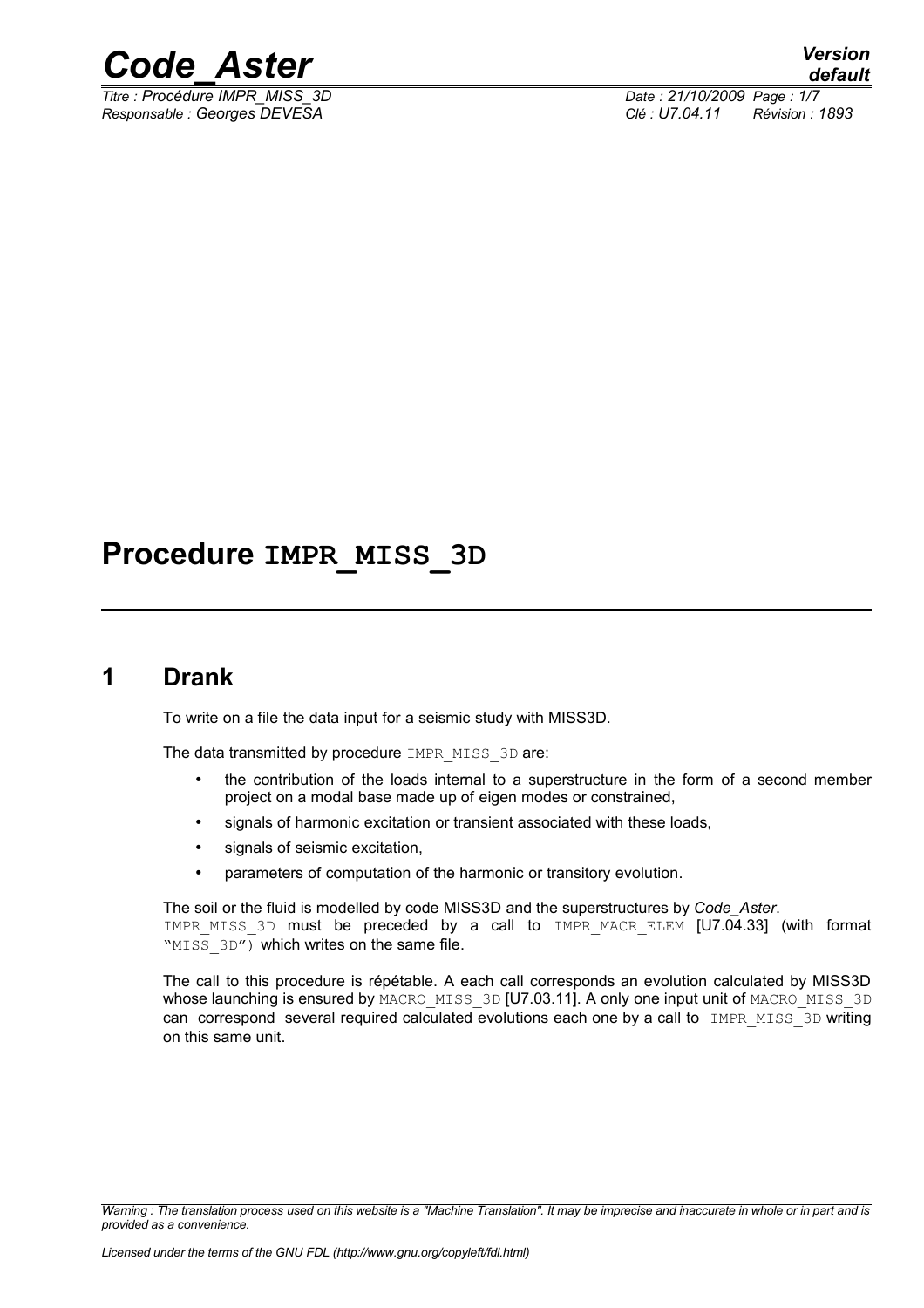*Titre : Procédure IMPR\_MISS\_3D Date : 21/10/2009 Page : 2/7 Responsable : Georges DEVESA Clé : U7.04.11 Révision : 1893*

## *default*

## **2 Syntax**

#### IMPR\_MISS\_3D (

♦ MACR\_ELEM\_DYNA =macro\_dyna , [macr\_elem\_dyna]  $\blacklozenge$  | EXCIT = F (  $\blacklozenge$  VECT ASSE = vecas, [cham\_no\_sdaste]  $\sqrt{*}/$  FONC MULT = fonc , [function]  $/COEF$  MULT = coeff ,  $[R]$ )  $|$  EXCIT\_SOL =\_F (  $\triangle$ DIRECTION = (d1, d2, d3), [1\_R]<br>  $\triangle$ FONC SIGNAL = fonc, [function ♦FONC\_SIGNAL = fonc, [function]  $\Diamond$ NOM CHAM = "DEPL", [DEFAULT] / "QUICKLY",  $/$  "ACCE", / "FORC", ) | SOURCE SOL = F (  $\triangle$ DIRECTION = (d1, d2, d3), [1 R]  $\triangle$ POINT =  $(d1, d2, d3)$ , [1R]  $\text{FONC\_SIGNAL} = \text{fonc},$  [function]<br>  $\text{ONOM CHAM} = \text{VDEPL},$  [DEFAULT] <sup>1011</sup>", [1011c1]<br>"DEPL", [DEFAULT] / "QUICKLY", / "ACCE", / "FORC", ) | SOURCE\_FLUIDE =\_F (  $\triangle$ POINT =  $(d1, d2, d3)$ , [1 R]  $\text{FONC\_SIGNAL} = \text{fonc},$  [function]<br>  $\text{ONOM CHAM} = \text{VDEPL},$  [DEFAULT] ersic,<br>Nome = "DEPL", [DEFAULT] / "QUICKLY", / "ACCE", / "FORC", ) ♦/INST\_INIT=tini , [R] -<br>INST FIN=tfin , (R)  $/$  FREQ INIT  $=$ fini , FREQ FIN=ffin , (R) ♦PAS=pas , [R]  $\Diamond$  UNITE =/unit ,  $\Box$ /26 , [DEFAULT]  $\Diamond$  INFO =/1 , (DEFAULT)  $/2$ , ◊TITER =titer , [l\_Kn] )

*Warning : The translation process used on this website is a "Machine Translation". It may be imprecise and inaccurate in whole or in part and is provided as a convenience.*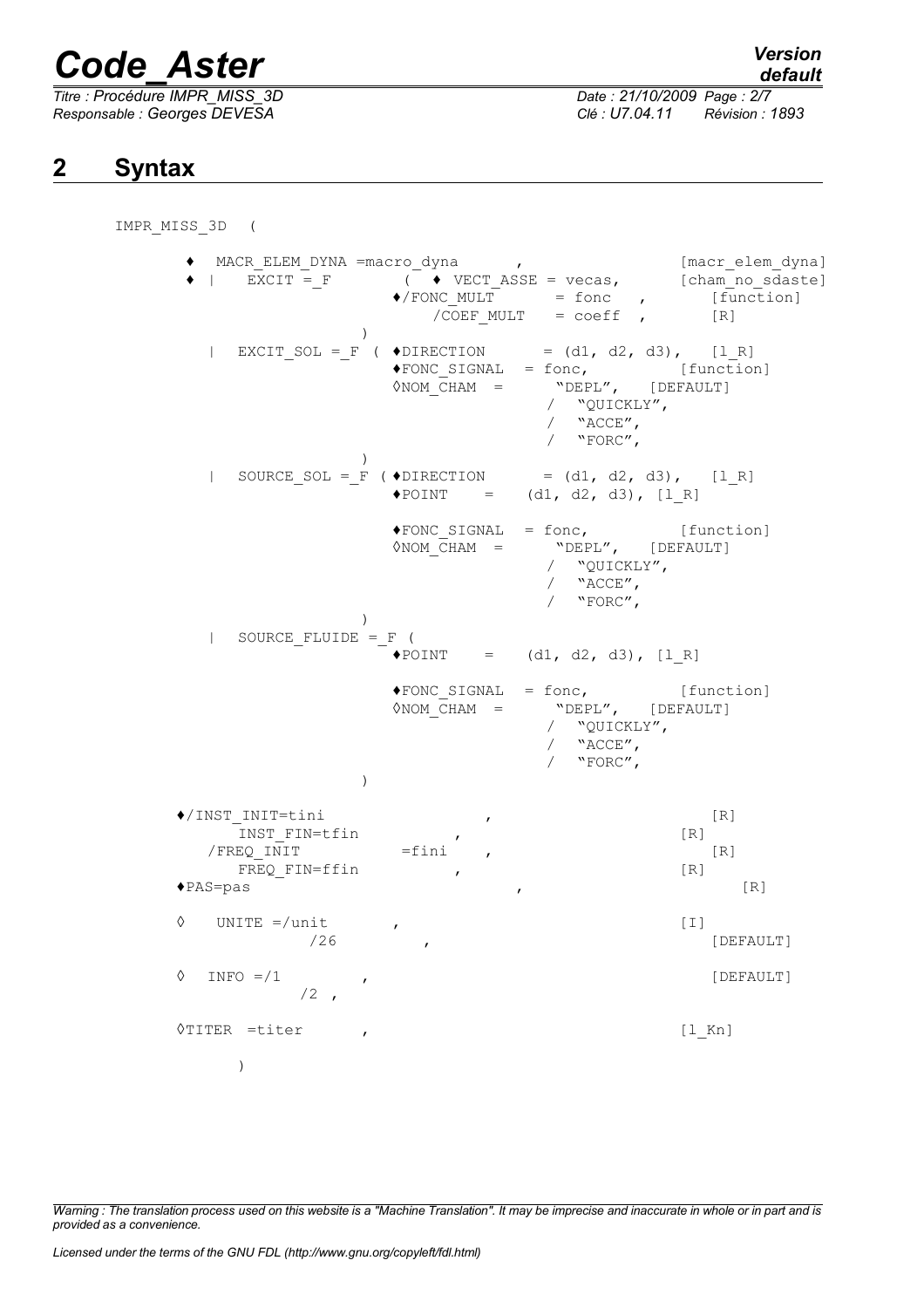*Titre : Procédure IMPR\_MISS\_3D Date : 21/10/2009 Page : 3/7*

*Responsable : Georges DEVESA Clé : U7.04.11 Révision : 1893*

## **3 Operands**

#### **3.1 Operands MACR\_ELEM\_DYNA**

 $*$ MACR ELEM DYNA = macro dyna

Name of the concept macr elem dyna produces by projection on the basis of the modal base eigen modes and static modes of a superstructure modelled by *Code\_Aster*.

#### **3.2 Key word EXCIT**

EXCIT

Key word factor defining the internal loads in this structure. Can be repeated to add several loads associated with different signals.

#### **3.2.1 Operand VECT\_ASSE**

 $\triangle VECT ASSE$  = vecas

Vector assembled corresponding with a loading applied to this structure. The concept vecas is a field at nodes of quantity DEPL R.

#### **3.2.2 Operands FONC\_MULT/COEF\_MULT**

Make it possible respectively to define the signal or the multiplying coefficient of the loading defined in key word EXCIT.

/FONC\_MULT = fonc

Evolution defined point by point by a concept of type function having for parameter the frequency or time according to the type (harmonic or transitory) of the dynamic evolution calculated by MISS3D.

/COEF\_MULT = coeff

multiplying Coefficient of the loading independent of time or the frequency.

#### **3.3 Key word EXCIT\_SOL**

| EXCIT\_SOL

Key word factor defining the loads resulting from the soil, given by their direction, their type and the signal in associated time or frequency. Can be repeated to add several loads resulting from the soil. It is compatible with key word EXCIT to combine in the same evolution calculated by MISS3D of the loads applied directly to structure or resulting from the soil.

#### **3.3.1 Operand DIRECTION**

 $\triangle$ DIRECTION =  $(d1, d2, d3)$ 

Component of the vector direction of load, renormé to 1. , according to which one recombines the effects of one incident wave P vertical with those of transversal waves SV and SH.

*Warning : The translation process used on this website is a "Machine Translation". It may be imprecise and inaccurate in whole or in part and is provided as a convenience.*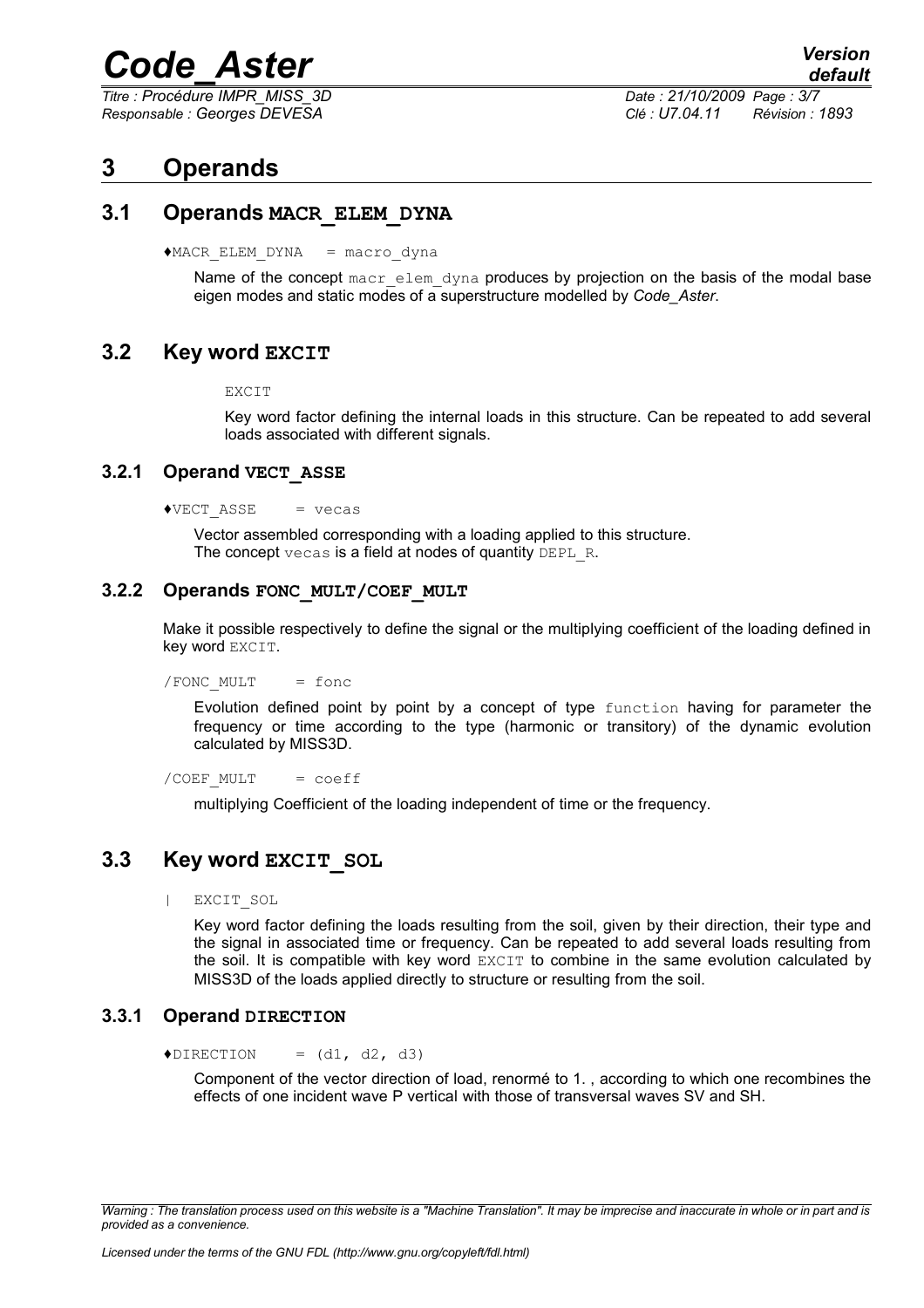*Titre : Procédure IMPR\_MISS\_3D Date : 21/10/2009 Page : 4/7 Responsable : Georges DEVESA Clé : U7.04.11 Révision : 1893*

#### **3.3.2 Operand FONC\_SIGNAL**

Makes it possible to define the multiplying signal of the loading resulting from the soil defined in key word EXCIT\_SOL.

 $\blacklozenge$  FONC SIGNAL = fonc

Evolution defined point by point by a concept of type function having for parameter the frequency or time according to the type (harmonic or transitory) of the dynamic evolution calculated by MISS3D.

#### **3.3.3 Operand NOM\_CHAM**

Makes it possible to define the type of imposition of a request resulting from the soil.

◊NOM\_CHAM = "DEPL" / "QUICKLY" / "ACCE" / "FORC"

the request is respectively in displacement, velocity, acceleration or imposed force.

#### **3.4 Key word SOURCE\_SOL**

| SOURCE\_SOL

Key word factor defining the loads resulting from point sources in the soil field, given by their direction, the coordinates of the source, their type and the signal in associated time or frequency. Can be repeated to add several loads resulting from point sources in the soil. It is not compatible with key keys EXCIT, EXCIT SOL and SOURCE FLUIDE.

#### **3.4.1 Operand DIRECTION**

 $\triangle$ DIRECTION =  $(d1, d2, d3)$ 

Component of the vector direction of load, renormé to 1.

#### **3.4.2 Operand POINT**

 $\triangle$ POINT =  $(d1, d2, d3)$ 

Coordinated point source in the soil.

#### **3.4.3 Operand FONC\_SIGNAL**

Makes it possible to define the multiplying signal of the loading resulting from the soil defined in key word SOURCE\_SOL.

♦FONC\_SIGNAL = fonc

Evolution defined point by point by a concept of type function having for parameter the frequency or time according to the type (harmonic or transitory) of the dynamic evolution calculated by MISS3D.

#### **3.4.4 Operand NOM\_CHAM**

Makes it possible to define the type of imposition of a request resulting from the soil.

 $\Diamond$ NOM CHAM = "DEPL"

/ "QUICKLY"

*Warning : The translation process used on this website is a "Machine Translation". It may be imprecise and inaccurate in whole or in part and is provided as a convenience.*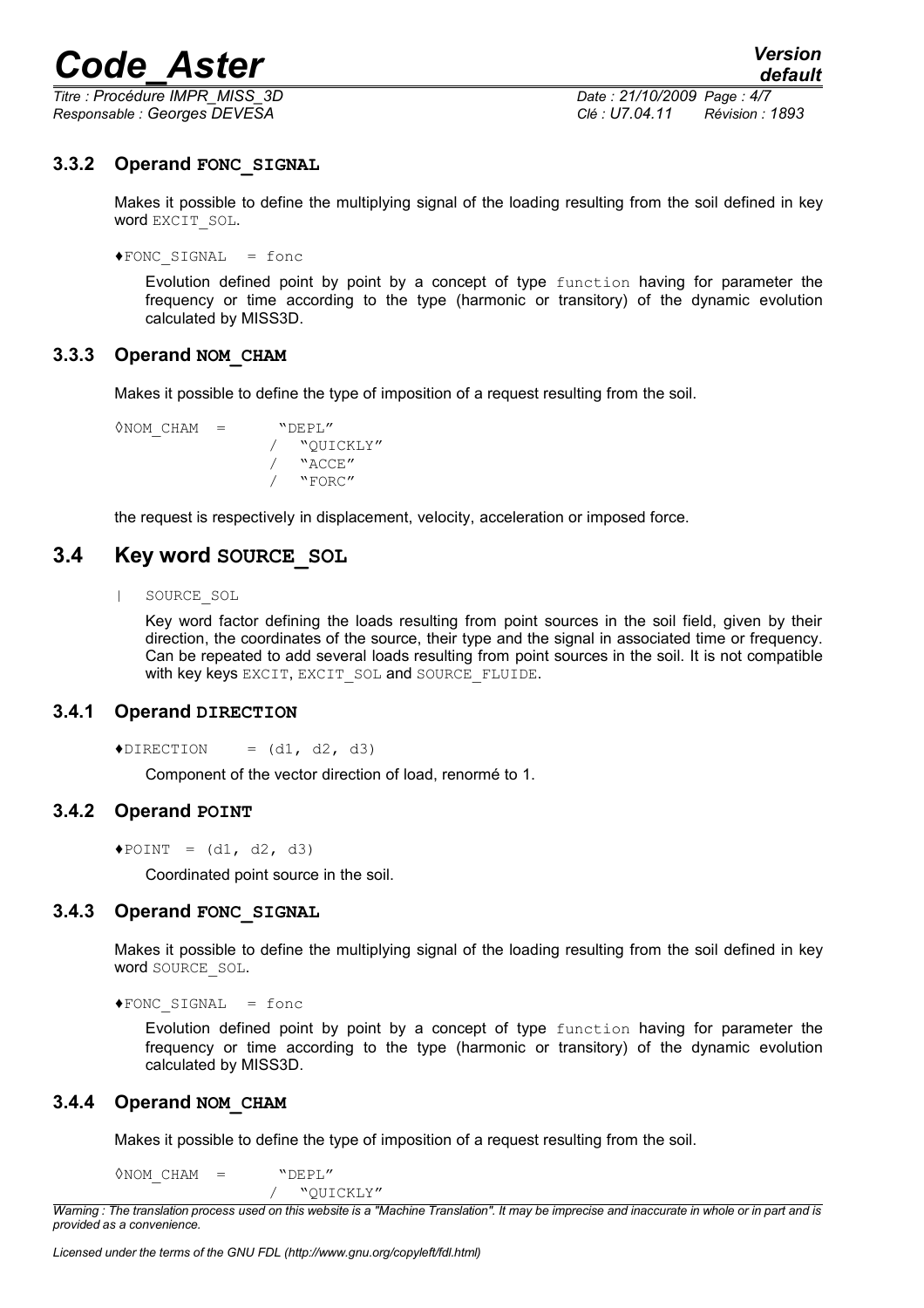*Titre : Procédure IMPR\_MISS\_3D Date : 21/10/2009 Page : 5/7*

*Responsable : Georges DEVESA Clé : U7.04.11 Révision : 1893*

/ "ACCE" / "FORC"

the request is respectively in displacement, velocity, acceleration or imposed force.

#### **3.5 Key word SOURCE\_FLUIDE**

#### | SOURCE\_FLUIDE

Key word factor defining the loads resulting from point sources in the fluid field, given by the coordinates of the source, their type and the signal in associated time or frequency. Can be repeated to add several loads resulting from point sources in the fluid. It is not compatible with key keys EXCIT, EXCIT SOL and SOURCE SOL.

#### **3.5.1 Operand POINT**

 $\triangle$ POINT =  $(d1, d2, d3)$ 

Coordinated point source in the fluid.

#### **3.5.2 Operand FONC\_SIGNAL**

Makes it possible to define the multiplying signal of the loading resulting from the soil defined in key word SOURCE\_FLUIDE.

```
♦FONC_SIGNAL = fonc
```
Evolution defined point by point by a concept of type function having for parameter the frequency or time according to the type (harmonic or transitory) of the dynamic evolution calculated by MISS3D.

#### **3.5.3 Operand NOM\_CHAM**

Makes it possible to define the type of imposition of a request resulting from the soil.

```
\DiamondNOM CHAM = "DEPL"
               / "QUICKLY"
          / "ACCE"<br>/ "FORC"
              / "FORC"
```
the request is respectively in displacement, velocity, acceleration or imposed force.

#### **3.6 Operand DIRE\_ONDE**

Makes it possible to enter a direction of incident wave P common to loads EXCIT\_SOL

 $\Diamond$ DIRE ONDE = (d1, d2, d3)

Component of the vector direction of wave P, renormé to 1.

#### **3.7 Operands INST\_INIT / INST\_FIN**

Present in the case of a transient computation by MISS3D.

 $/$  $\triangle$ INST INIT = tini

Urgent of beginning of transient computation.

♦INST\_FIN = tfin

*Warning : The translation process used on this website is a "Machine Translation". It may be imprecise and inaccurate in whole or in part and is provided as a convenience.*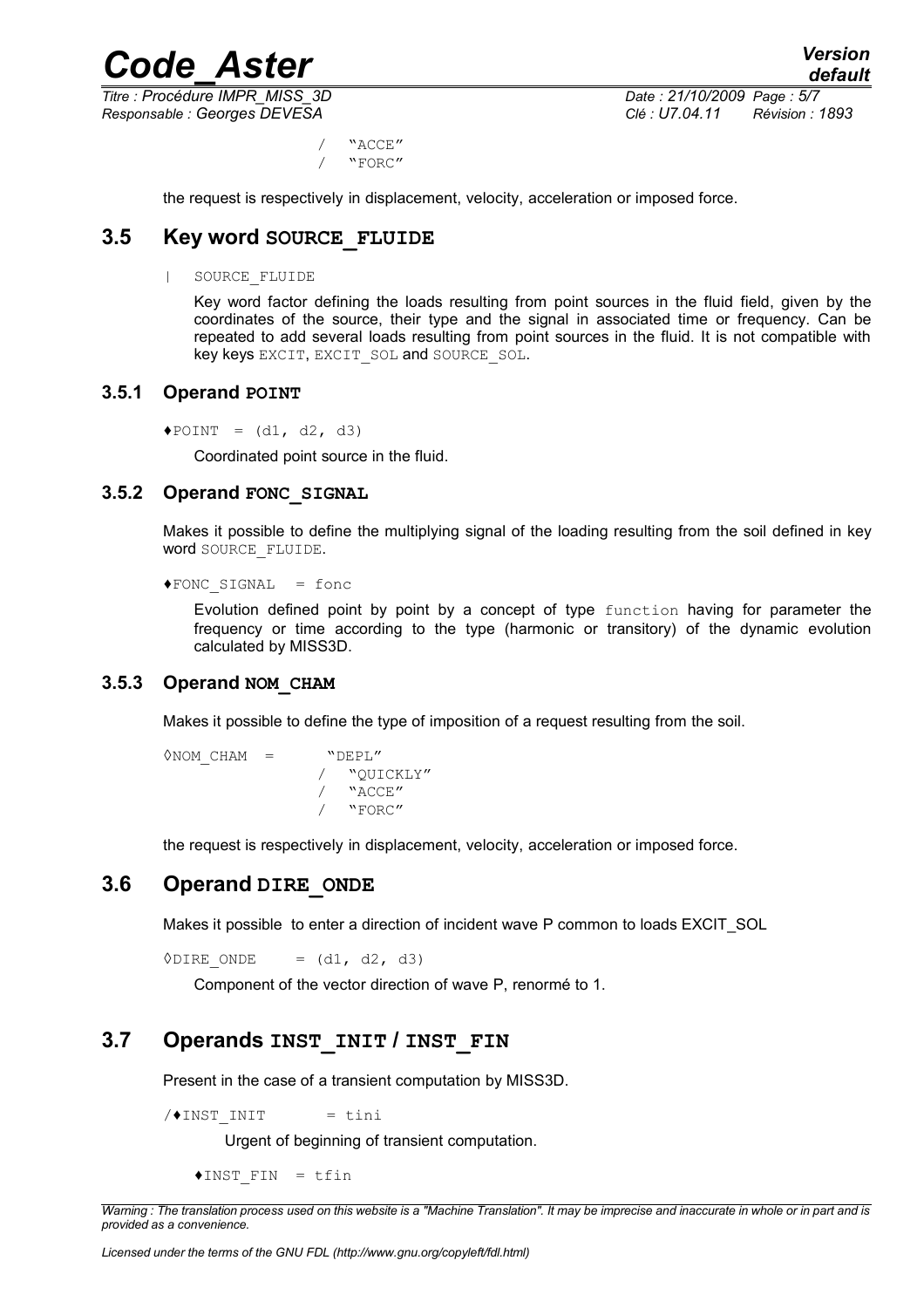*default*

*Titre : Procédure IMPR\_MISS\_3D Date : 21/10/2009 Page : 6/7 Responsable : Georges DEVESA Clé : U7.04.11 Révision : 1893*

Urgent of end of transient computation. The time of end must be such compared to time step that the number of times of computation must be an exclusive multiple of powers of numbers 2,3 or 5: for example 1000,1200,1500 but not 1400.

### **3.8 Operands FREQ\_INIT / FREQ\_FIN**

Present in the case of a harmonic computation by MISS3D.

 $/$  FREQ INIT = finished

Frequency of beginning of harmonic computation.

 $\blacklozenge$  FREQ FIN = fine

Frequency of end of harmonic computation.

### **3.9 Operand NOT**

 $\triangle$  PAS = not

Value of time step or frequency according to the nature (transitory or harmonic) of computation.

*Warning : The translation process used on this website is a "Machine Translation". It may be imprecise and inaccurate in whole or in part and is provided as a convenience.*